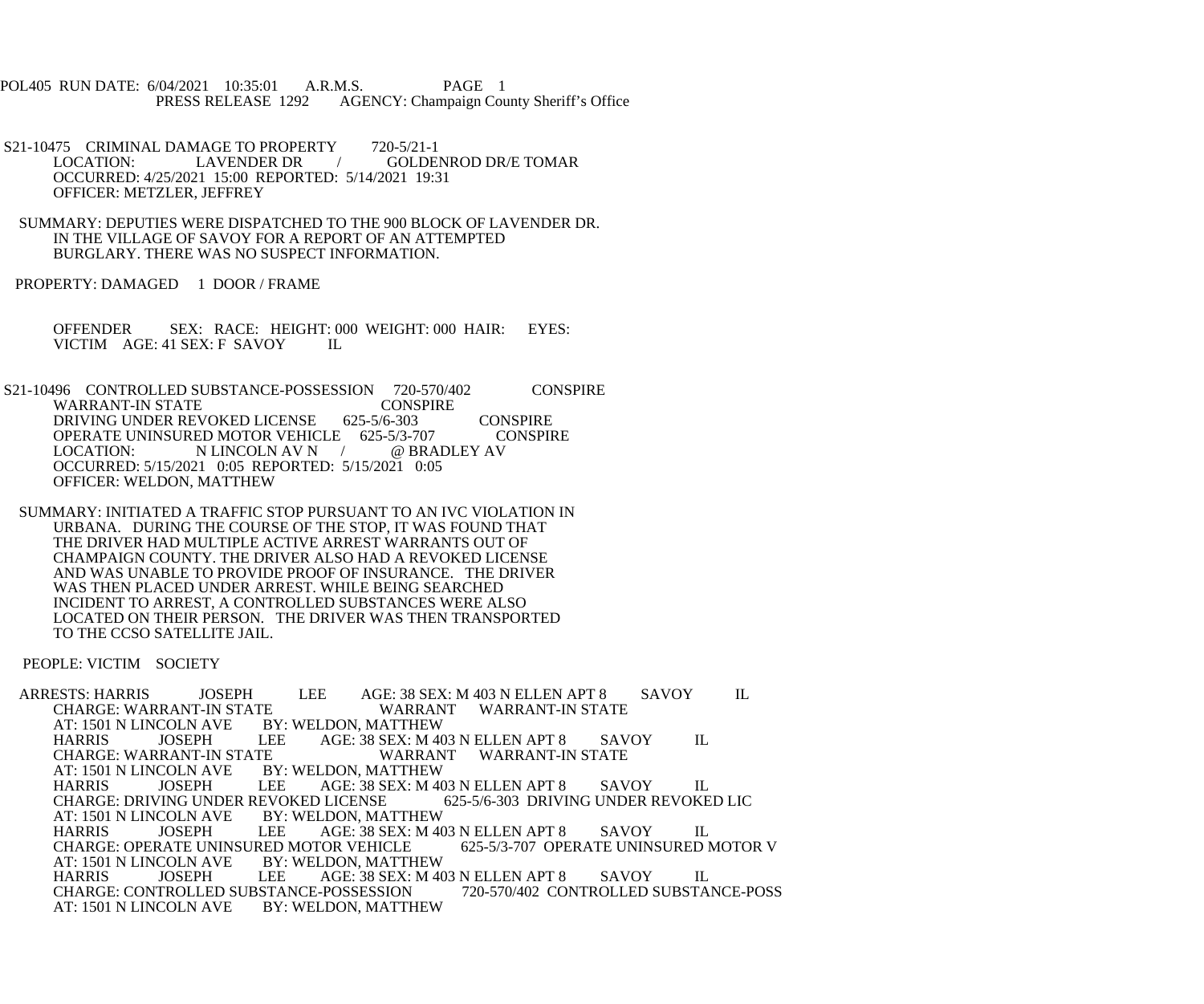POL405 RUN DATE: 6/04/2021 10:35:01 A.R.M.S. PAGE 2<br>PRESS RELEASE 1292 AGENCY: Champaign Cou PRESS RELEASE 1292 AGENCY: Champaign County Sheriff's Office<br>JOSEPH LEE AGE: 38 SEX: M 403 N ELLEN APT 8 SAV HARRIS JOSEPH LEE AGE: 38 SEX: M 403 N ELLEN APT 8 SAVOY IL CHARGE: WARRANT-IN STATE WARRANT WARRANT-IN STATE CHARGE: WARRANT-IN STATE WARRANT WARRANT-IN STATE AT: 1501 N LINCOLN BY: WELDON, MATTHEW AT: 1501 N LINCOLN BY: WELDON, MATTHEW<br>HARRIS JOSEPH LEE AGE: 38 SEX: N HARRIS JOSEPH LEE AGE: 38 SEX: M 403 N ELLEN APT 8 SAVOY IL CHARGE: WARRANT-IN STATE WARRANT RECOVERED PROPERTY ONLY CHARGE: WARRANT-IN STATE WARRANT RECOVERED PROPERTY ONLY<br>AT: 1501 N LINCOLN BY: WELDON. MATTHEW BY: WELDON, MATTHEW

S21-10539 BURGLARY 720-5/19-1<br>LOCATION: CHURCH ST E  $\angle$  S DUNLAP AV, W CHURC OCCURRED: 3/15/2021 0:01 REPORTED: 5/15/2021 14:51 OFFICER: CARLSON,CHRISTOPHER T

 SUMMARY: ON 05/15/2021 AT APPROXIMATELY 1507 HOURS CHAMPAIGN COUNTY SHERIFF DEPUTIES WERE DISPATCHED TO A STORAGE FACILITY ON E. CHURCH RD. IN SAVOY, IL FOR A REPORTED BURGLARY. UPON INVESTIGATING, DEPUTIES DISCOVERED A STORAGE UNIT WAS ENTERED WITHOUT AUTHORIZATION AND ITEMS WERE STOLEN. NO SUSPECT INFORMATION.

PROPERTY: STOLEN 1 BICYCLE

STOLEN 1 SPORTING EQUIPMENT-OTHER

PEOPLE: VICTIM AGE: 71 SEX: F SAVOY IL OFFENDER AGE: 00 SEX: U RACE: U HEIGHT: 000 WEIGHT: 000 HAIR: EYES:

S21-10541 BURGLARY 720-5/19-1<br>LOCATION: PARKVIEW LN LOCATION: PARKVIEW E CURTIS OCCURRED: 4/07/2021 7:00 REPORTED: 5/15/2021 15:14 OFFICER: CARLSON,CHRISTOPHER T

 SUMMARY: ON 05/15/2021 AT APPROXIMATELY 1536 HOURS, CHAMPAIGN COUNTY SHERIFF DEPUTIES WERE DISPTACHE TO AN APARTMENT COMPLEX IN SAVOY, IL FOR A REPORTED BURGLARY. UPON ARRIVAL, DEPUTIES LEARNED A STORAGE UNIT WITHIN THE APARTMENT BUILDING WAS ENTERED WITHOUT AUTHORIZATION AND MISCELLANEOUS ITEMS WERE STOLEN. NO SUSPECT INFORMATION AT THIS TIME.

PROPERTY: STOLEN 1 HOUSEHOLD WARES

PEOPLE: VICTIM AGE: 84 SEX: F SAVOY IL OFFENDER AGE: 00 SEX: U RACE: U HEIGHT: 000 WEIGHT: 000 HAIR: EYES:

S21-10543 LOST ARTICLES<br>LOCATION: PULASKI ST / WINNEBAGO ST/RANDOLP OCCURRED: 5/13/2021 12:00 REPORTED: 5/15/2021 16:39 OFFICER: REIFSTECK, BRANDON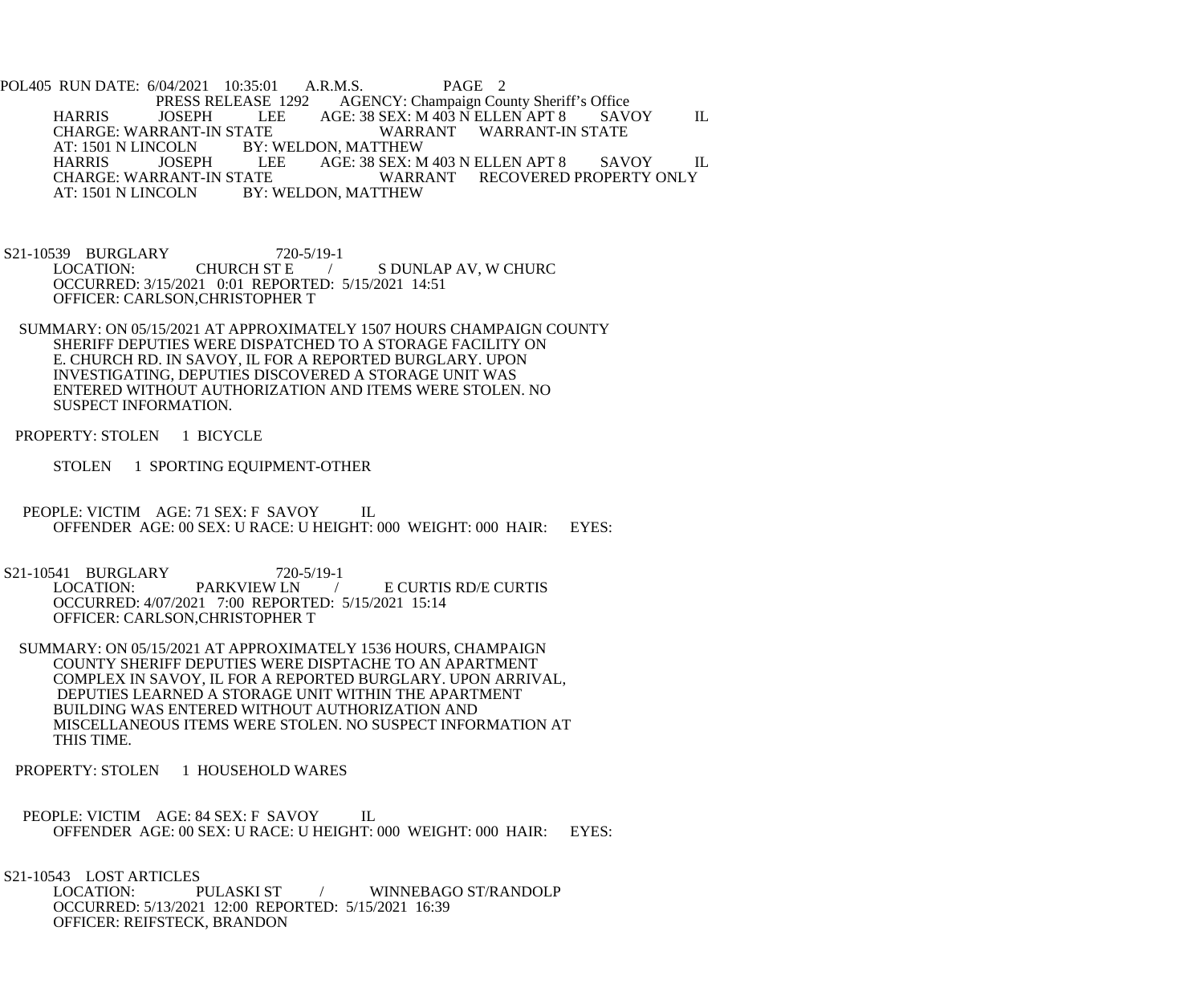POL405 RUN DATE: 6/04/2021 10:35:01 A.R.M.S. PAGE 3<br>PRESS RELEASE 1292 AGENCY: Champaign Cou AGENCY: Champaign County Sheriff's Office

SUMMARY: VICTIM LOST HIS WALLET.

 OFFENDER SEX: RACE: HEIGHT: 000 WEIGHT: 000 HAIR: EYES: VICTIM AGE: 20 SEX: M MAHOMET IL

S21-10545 HIT AND RUN RETAIN - HISTORICAL LEAVING THE SCENE OF AN ACCIDENT 625-5/11-401,402,404 DRIVING UNDER REVOKED LICENSE 625-5/6-303 FAILURE TO YIELD TURNING LEFT 625-5/11-902 LOCATION: MARKET ST N / LEVERETT RD/E FORD H OCCURRED: 5/15/2021 16:50 REPORTED: 5/15/2021 16:51 OFFICER: CARLSON,CHRISTOPHER T

 SUMMARY: ON 05/15/2021 AT APPROXIMATELY 1659 HOURS A CHAMPAIGN COUNTY SHERIFF DEPUTY WAS DISPATCHED TO THE 4900 BLOCK OF N. MARKET ST. IN HENSLEY TOWNSHIP FOR A REPORTED HIT AND RUN ACCIDENT. UPON INVESTIGATING, DEPUTIES OBTAINED A DESCRIPTION OF THE SUSPECT AND VEHICLE THAT FLED THE SCENE. UNIT #2 OF THE ACCIDENT REFUSED NEEDING MEDICAL ATTENTION AND DEPARTED THE SCENE. THIS IS AN ON-GOING INVESTIGATION.

 PEOPLE: VICTIM SOCIETY OFFENDER AGE: 26 SEX: M VICTIM AGE: 33 SEX: F MADISON WI

S21-10615 ASSIST FIRE DEPT \*\* JUVENILE \*\*<br>LOCATION: CAMPBELL DR / DOBBINS DR/CURT DR DOBBINS DR/CURT DR OCCURRED: 5/16/2021 13:45 REPORTED: 5/16/2021 13:49 OFFICER: SELLEK, KYLE

 SUMMARY: DISPATCHED TO A WORKING FIRE IN THE 2300 BLK. OF CAMPBELL DR., URBANA TOWNSHIP. DEPUTIES ARRIVED ON SCENE AND UNSUCCESSFULLY ATTEMPTED TO EXTINGUISH THE FIRE WHICH BEGAN IN THE KITCHEN. MULTIPLE FIRE AGENCIES RESPONDED AND EXTINGUISHED THE FIRE WHICH WAS MOSTLY CONTAINED TO THE KITCHEN AND ATTIC OF THE RESIDENCE.

OFFENDER SEX: RACE: HEIGHT: 000 WEIGHT: 000 HAIR: EYES:<br>VICTIM AGE: 36 SEX: F CHAMPAIGN IL VICTIM AGE: 36 SEX: F CHAMPAIGN IL<br>VICTIM AGE: 49 SEX: M CHAMPAIGN IL VICTIM AGE: 49 SEX: M CHAMPAIGN IL<br>VICTIM AGE: 13 SEX: F CHAMPAIGN IL VICTIM AGE: 13 SEX: F CHAMPAIGN IL<br>VICTIM AGE: 11 SEX: M CHAMPAIGN IL VICTIM AGE: 11 SEX: M CHAMPAIGN IL<br>VICTIM AGE: 16 SEX: F CHAMPAIGN IL VICTIM AGE: 16 SEX: F CHAMPAIGN IL<br>VICTIM AGE: 3 SEX: M CHAMPAIGN IL VICTIM AGE: 3 SEX: M CHAMPAIGN

S21-10747 DRIVING UNDER REVOKED LICENSE 625-5/6-303<br>METHAMPHETAMINE-POSSESSION 720-646/60 METHAMPHETAMINE-POSSESSION CONTROLLED SUBSTANCE-LOOK-ALIKE 720-570/404 HYPODERMIC NEEDLE/SYRINGE-POSS/SALE 720-635/1,2 POSS OF DRUG PARAPHERNALIA -ORD 720-600/3.5<br>LOCATION: N COLER AV N / @ MAIN ST  $N$  COLER AV N  $/$  OCCURRED: 5/17/2021 17:30 REPORTED: 5/17/2021 17:32 OFFICER: CARLSON,CHRISTOPHER T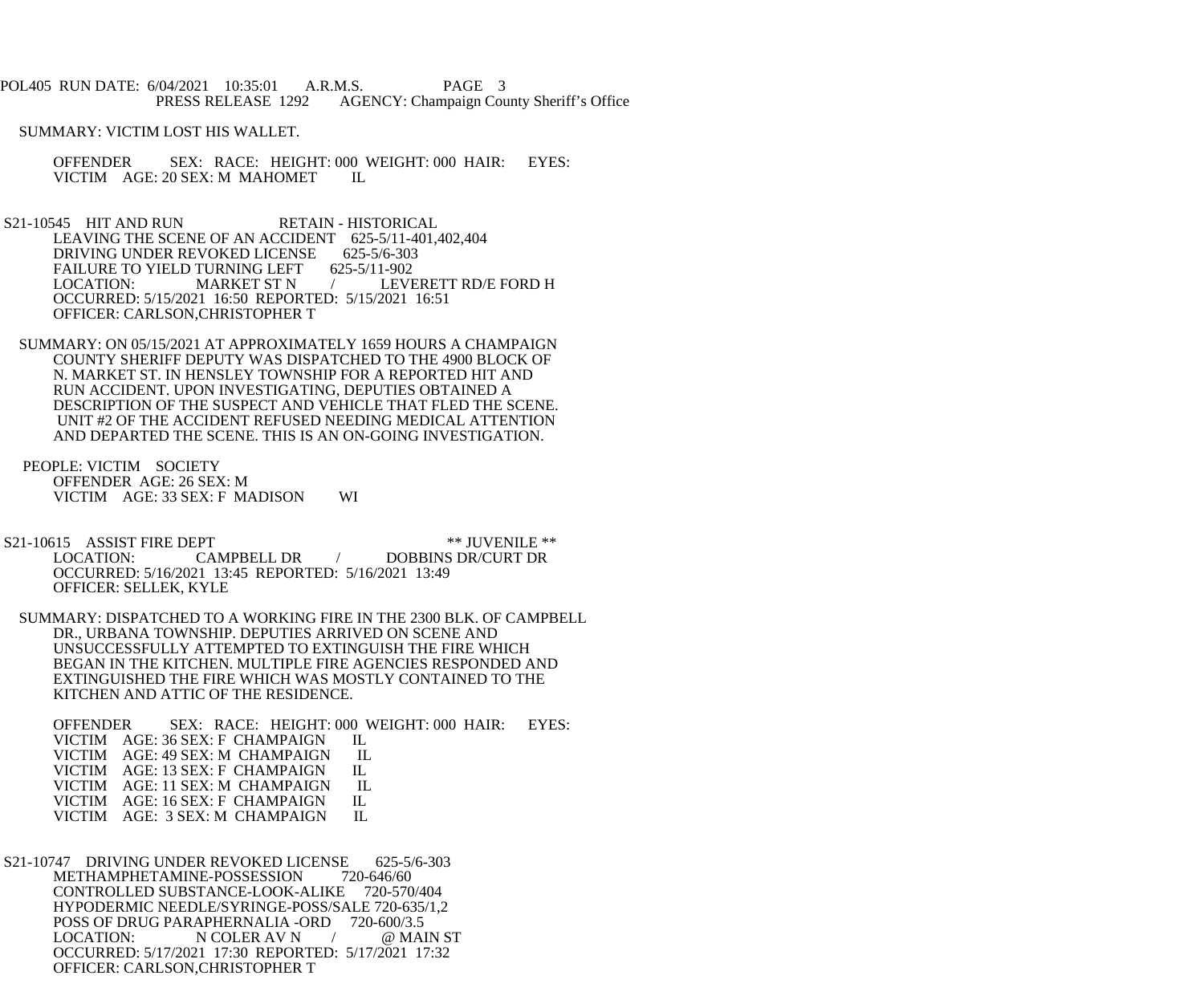POL405 RUN DATE: 6/04/2021 10:35:01 A.R.M.S. PAGE 4<br>PRESS RELEASE 1292 AGENCY: Champaign Cou AGENCY: Champaign County Sheriff's Office

- SUMMARY: ON 05/17/2021 AT APPROXIMATELY 1730 HOURS, CHAMPAIGN COUNTY SHERIFF DEPUTIES WERE CONDUCTING ROUTINE PATROL IN THE AREA OF UNIVERSITY AVE. AND COLER AVE. IN URBANA, IL. A SUSPICIOUS VEHICLE STOP WAS INITIATED ON A VEHICLE PURSUANT TO AN ILLINOIS VEHICLE CODE VIOLATION. UPON FURTHER INVESTIGATION, THE DRIVER WAS FOUND TO HAVE SUSPECTED METHAMPHETAMINE ON HIS PERSON AND THE PASSENGER HAD DRUG PARAPHERNALIA ON HIS PERSON. THE VEHICLE WAS TOWED FROM THE STOP FOR AN ARTICLE 36 FORFEITURE AND BOTH VEHICLE OCCUPANTS RELEASED FROM THE STOP WITH NOTICE'S TO APPEAR.
- PEOPLE: VICTIM SOCIETY OFFENDER AGE: 54 SEX: M OFFENDER AGE: 38 SEX: M
- ARRESTS: AMOLE GARY B AGE: 54 SEX: M 1200 S VINE ST APT 25 URBANA IL CHARGE: DRIVING UNDER REVOKED LICENSE 625-5/6-303 DRIVING UNDER REVOKED LIC CHARGE: DRIVING UNDER REVOKED LICENSE<br>AT: COLER AVE/MAIN ST BY: CARLSON.CH E/MAIN ST BY: CARLSON, CHRISTOPHER T<br>GARY B AGE: 54 SEX: M 1200 S VIN AMOLE GARY B AGE: 54 SEX: M 1200 S VINE ST APT 25 URBANA IL<br>CHARGE: METHAMPHETAMINE-POSSESSION 720-646/60 METHAMPHETAMINE-POSSESSIO CHARGE: METHAMPHETAMINE-POSSESSION AT: COLER AVE/MAIN ST BY: CARLSON, CHRISTOPHER T

DAY DANIEL JOSEPH AGE: 38 SEX: M 1601 BRIARCLIFF URBANA IL<br>CHARGE: HYPODERMIC NEEDLE/SYRINGE-POSS/SALE 720-635/1.2 HYPODERMIC NEEDLE/SYRINGE CHARGE: HYPODERMIC NEEDLE/SYRINGE-POSS/SALE AT: COLER AVE/MAIN ST BY: CHRISTENSEN, CORY

S21-10772 CRIMINAL DAMAGE TO PROPERTY 720-5/21-1<br>LOCATION: FOUNTAIN VALLEY / LIBERTY AV/LIBERTY A FOUNTAIN VALLEY / OCCURRED: 5/17/2021 23:43 REPORTED: 5/17/2021 23:44 OFFICER: LIVINGSTON, ANDREW

 SUMMARY: ON MONDAY, 5/17/2021, CCSO DEPUTIES WERE DISPATCHED TO THE FOUNTAIN VALLEY MOBILE HOME PARK FOR A REPORT OF A BRICK BEING THROWN INTO A HOUSE. DEPUTIES ARRIVED AND SPOKE WITH THE OWNER OF THE RESIDENCE. SHE WAS IN HER BEDROOM WHEN SHE HEARD ONE OF HER WINDOWS BREAK. SHE OBSERVED SHATTERED GLASS AND A BRICK ON HER BATHROOM FLOOR. SHE WAS UNABLE TO PROVIDE ANY SUSPECT INFORMATION. DEPUTIES GATHERED INFORMATION AND TOOK PICTURES OF THE DAMAGE. NO ARRESTS WERE MADE.

PROPERTY: DAMAGED 2 WINDOW

 OFFENDER SEX: RACE: HEIGHT: 000 WEIGHT: 000 HAIR: EYES: VICTIM AGE: 64 SEX: F RANTOUL IL OFFENDER AGE: 00 SEX: RACE: HEIGHT: 000 WEIGHT: 000 HAIR: EYES: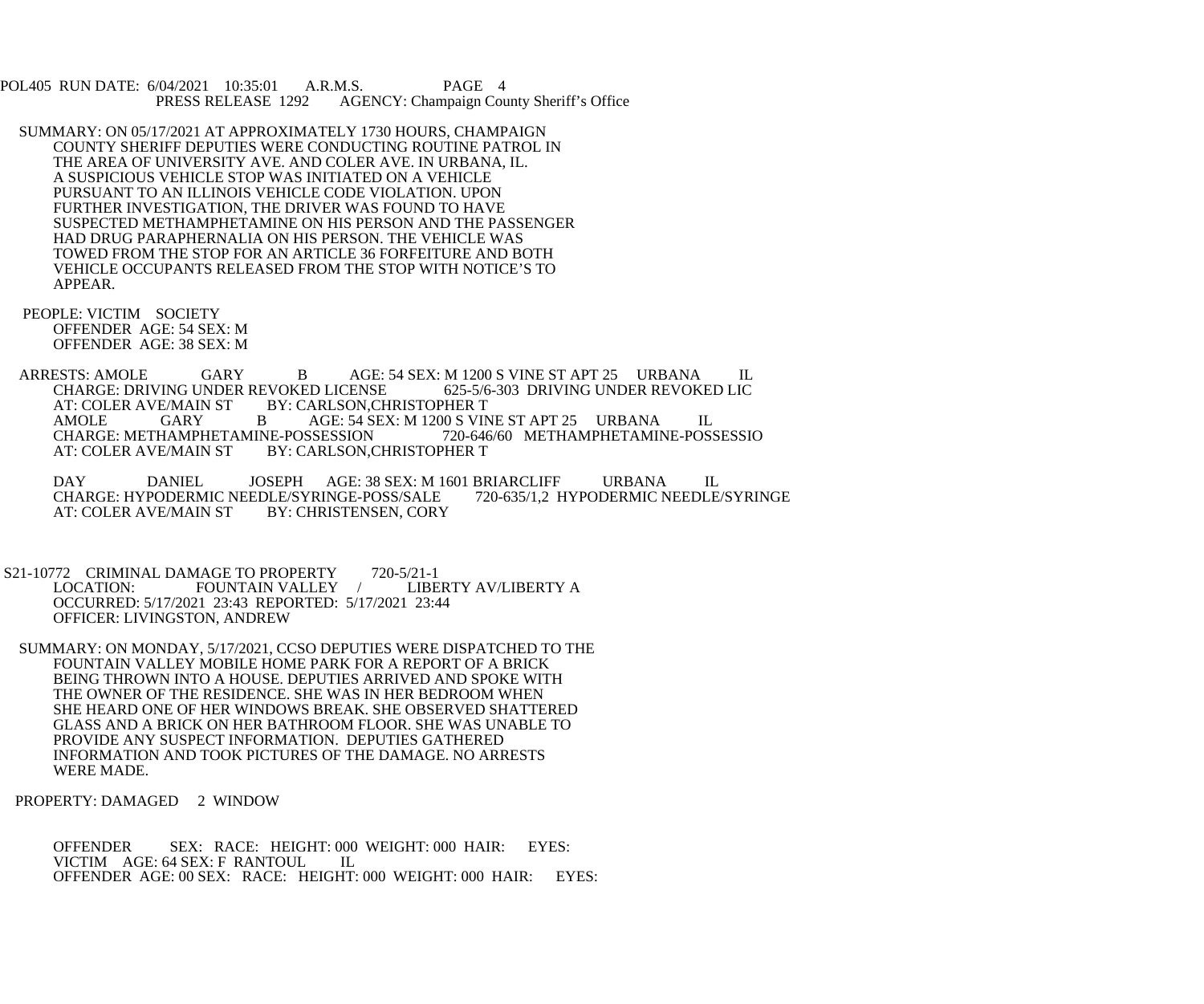POL405 RUN DATE: 6/04/2021 10:35:01 A.R.M.S. PAGE 5<br>PRESS RELEASE 1292 AGENCY: Champaign Cou AGENCY: Champaign County Sheriff's Office

S21-10775 IMPROPER LIGHTING/ONE HEADLIGHT 625-5/12-211 CONTROLLED SUBSTANCE-POSSESSION 720-570/402 CANINE SEARCH VEHICLE<br>LOCATION: CUNNIN CUNNINGHAM AV / @ N KENYON RD OCCURRED: 5/18/2021 1:12 REPORTED: 5/18/2021 1:12 OFFICER: LIVINGSTON, ANDREW

 SUMMARY: ON TUESDAY, 5/18/2021, CCSO DEPUTIES CONDUCTED A TRAFFIC STOP IN THE 1900 BLOCK OF N. CUNNINGHAM AVENUE. A CCSO K9 CONDUCTED A SWEEP OF THE VEHICLE AND INDICATED THAT THERE WAS CONTRABAND IN THE VEHICLE. DURING THE PROBABLE CAUSE SEARCH OF THE VEHICLE CCSO DEPUTIES LOCATED DRUG PARAPHERNALIA. NO OTHER CONTRABAND WAS LOCATED. THE DRIVER WAS ISSUED A NOTICE TO APPEAR AND WAS RELEASED FROM THE SCENE.

 PEOPLE: VICTIM SOCIETY OFFENDER AGE: 40 SEX: M

ARRESTS: RAY TIMOTHY K AGE: 40 SEX: M 2211 MORNINGSIDE DR ST. JOSEPH IL<br>CHARGE: CONTROLLED SUBSTANCE-POSSESSION 720-570/402 CONTROLLED SUBSTANCE-POSS CHARGE: CONTROLLED SUBSTANCE-POSSESSION AT: CUNNINGHAM AV/KENYON RD BY: LIVINGSTON, ANDREW

S21-10823 WARRANT-IN STATE<br>LOCATION: MAIN ST E

/ NWALNUT ST/W MAIN S OCCURRED: 5/18/2021 12:10 REPORTED: 5/18/2021 12:10 OFFICER: WELCH, RICHARD KEITH

 SUMMARY: ARRESTING TAYVEON N BISHOP FOR CHAMPAIGN COUNTY WARRANT 21- CF-547.

PEOPLE: VICTIM SOCIETY-WARRANTS/RECOVERED PROPERTY

ARRESTS: BISHOP TAYVEON MARTENIS AGE: 21 SEX: M 1101 S MATHIS CHAMPAIGN IL CHARGE: WARRANT WARRANT WARRANT-IN STATE CHARGE: WARRANT-IN STATE WARRANT WARRANT-IN STATE<br>AT: 101 E MAIN BY: WELCH. RICHARD KEITH BY: WELCH, RICHARD KEITH

S21-11272 WARRANT-IN STATE<br>LOCATION: CHAT

CHATEAU DR  $/$  1700N/N MAIN ST, 220 OCCURRED: 5/22/2021 17:11 REPORTED: 5/22/2021 17:11 OFFICER: REIFSTECK, CHASE

 SUMMARY: ON SATURDAY (05/22/21) AT APPROXIMATELY 1737 HRS, CHAMPAIGN COUNTY DEPUTY SHERIFFS ARRIVED AT A RESIDENCE IN THE SAINT JOSEPH TOWNSHIP, IN AN ATTEMPT TO LOCATE AN INDIVIDUAL WITH A WARRANT FOR HER ARREST. THAT INDIVIDUAL